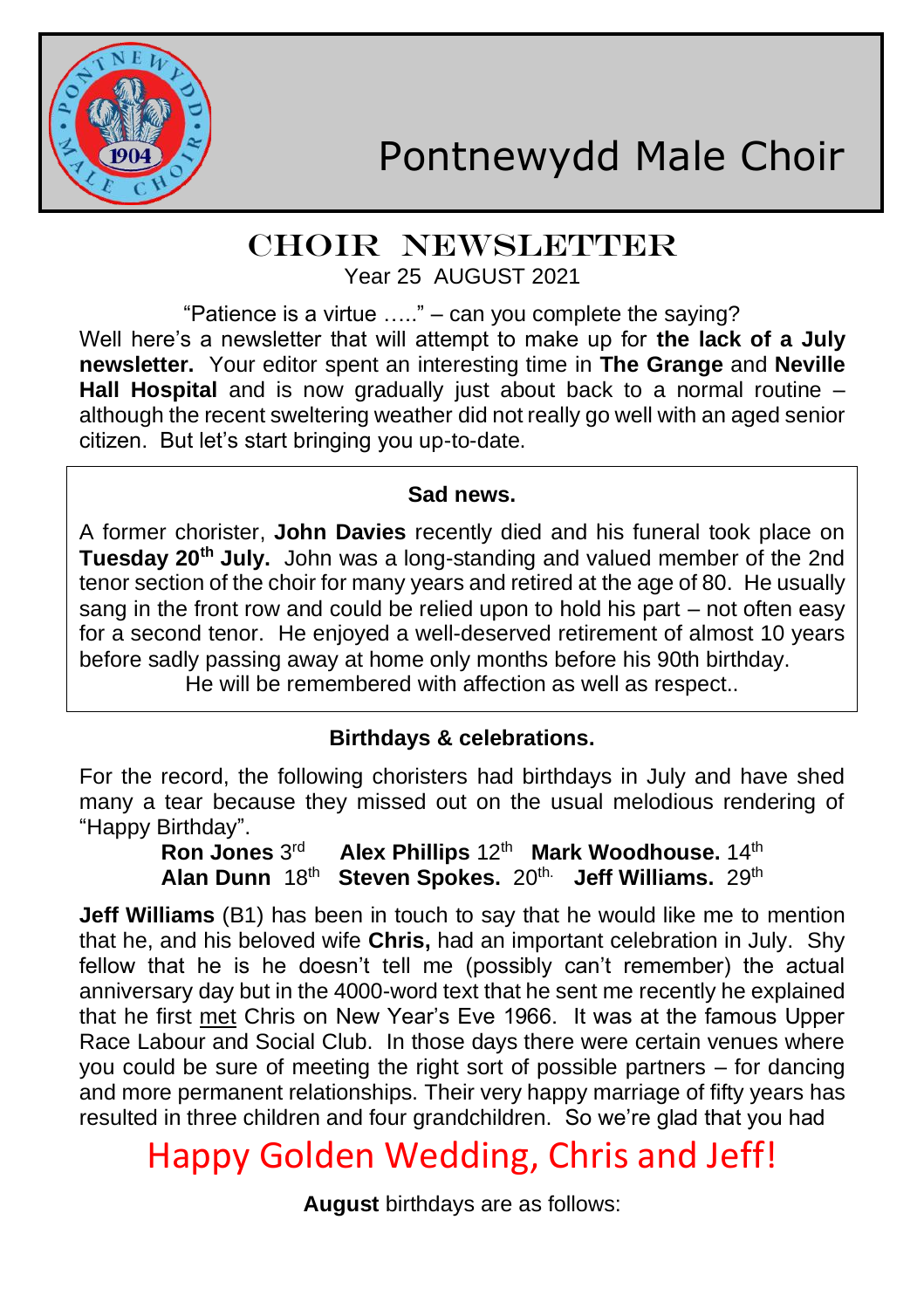**Neil Dixon** (B2) Thursday 5<sup>th</sup> **Robert Powell** (B2) Friday 13<sup>th</sup><br>**Doug Hopkins** (B1) Thursday 26<sup>th</sup> Phil Evans (B2) Friday 27<sup>th</sup> **Doug Hopkins (B1) Thursday 26th Peter Cox** (B2) Saturday 28<sup>th</sup> *No Tenors in August!* 

#### **Here's another celebration.**

**Gwyneth and Alwyn Nutland** proudly tell us some good news:

*It is with such pride that we would like to share some wonderful happy news: Our grandson Ben Taverner (T1) has passed his BTec with a double distinction star and is now going on to do his HNC.*

*Also our daughter Lia Taverner has passed her nursing degree.*

# *Congratulations to you both!*

*Gwyneth and Alwyn.*

## **Response?**

Please read this section as one in which speculation is made about where we go next – not as one of criticism.

*Attendance at Fairhill Church choir practices has been rather erratic and sometimes quite poor percentage-wise.*

Undoubtedly there have been a number of very understandable reasons for this. The need to split practices between the four sections, having to wear face masks, discomfort in the hot weather, the desire to make the most of eating outdoors, the opportunity to escape for a couple of days to another part of the country. All of these are perfectly acceptable reasons and that's without mentioning possible lack of enjoyment or personal problems.

So when we can we expect any sort of improvement?

Management committee are working their socks off to keep things on the right track and have to deal with whatever are the current "lockdown" rules. Personally speaking I wonder whether there is any logic behind them – but I wouldn't like to be the one who has to consider the possible future consequences for the wider community.

So it all boils down to this. What is going to be our response to what comes next? Carry on and wait until things get back to what they used to be? *If so, what if that is unlikely?* Is there some way we can adapt to changed circumstances – and is there something we (more importantly, "**I**") can do to ensure that our happy band of brothers battles through and comes out victorious at the end? Or perhaps I need to ask - do I care at all?

### **Annual General Meeting and WAMC news.**

On 28<sup>th</sup> June the choir Annual General Meeting was held in a completely different form owing to Covid restrictions on the number allowed to assemble. The venue was a separate room in Cwmbran Rugby Club and our technical team had set up all the equipment for a Zoom session. Inevitably the numbers attending was reduced but the business went ahead in an otherwise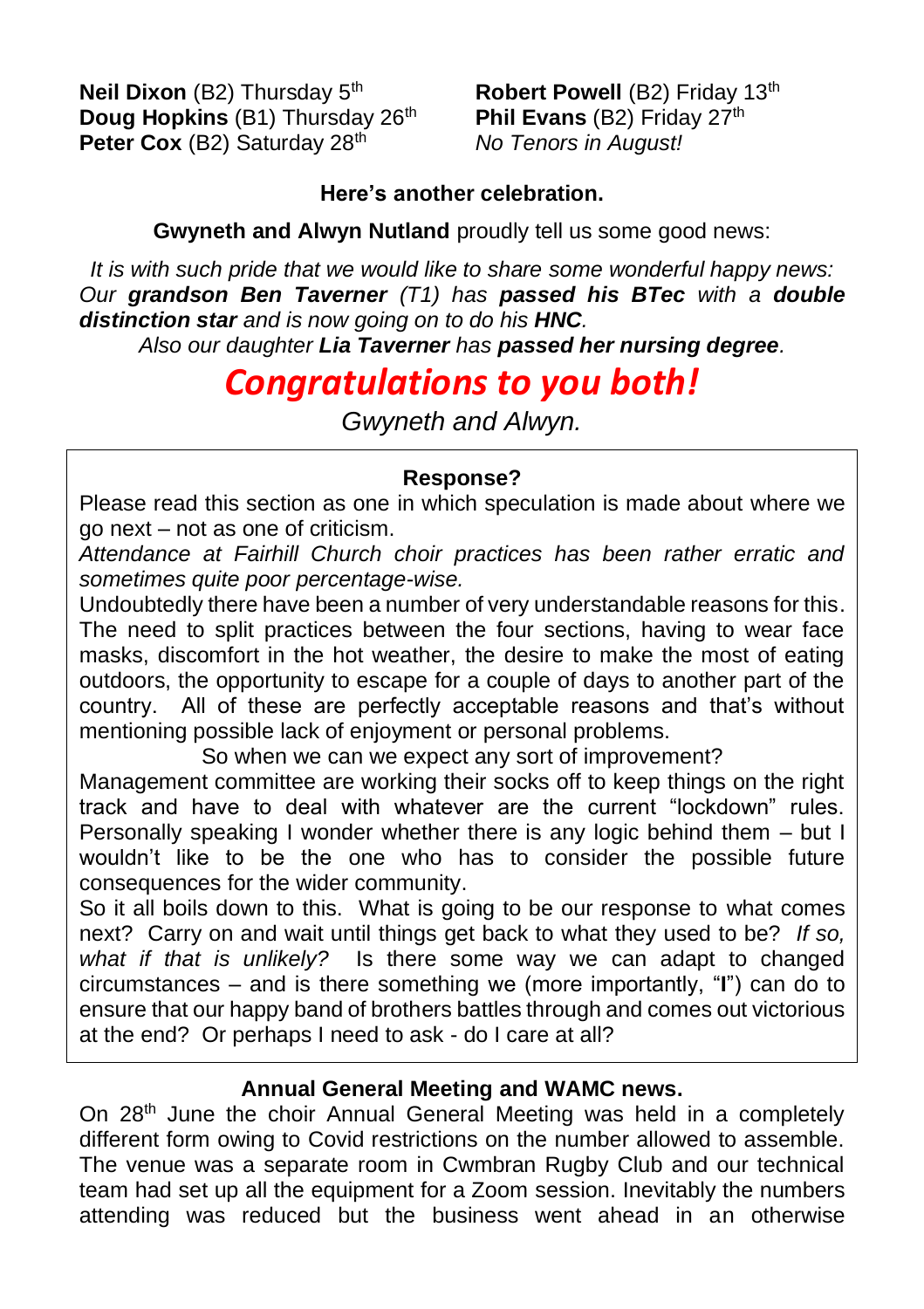conventional way and officers were elected – with the usual 'hang-over' of some positions not being filled on the night – more later.

For the benefit of those of us who, for varying reasons, were unable to take part I reproduce the Chairman's address as an appendix to this newsletter. The choir web page gives fuller details of the elections but, in case you are unable to look there, I list below details of some post-holders.

| Chairman:                                    |                | 01633 876742. 07860 293720<br>lan Evans.            |
|----------------------------------------------|----------------|-----------------------------------------------------|
| <b>General Secretary:</b>                    |                | Martin Carey. 01633 770204. 07715 252160            |
| Treasurer & Web Master:<br>Facebook:         |                | Doug Hopkins.<br>07794 766706<br>Phil Evans.        |
| <b>Concert Secretary:</b><br>Stage Managers: |                | Derek Williams.<br>Paul Reynolds and Graeme Davies. |
| Section Leaders:                             | Т1             | <b>Rob Crowley</b>                                  |
|                                              | T2             | Mike Mayled                                         |
|                                              | B1             | Haydn Noonan                                        |
|                                              | B <sub>2</sub> | <b>Phil Evans</b>                                   |

There are other committee members listed on the web page (just as important) and also a number of posts that, when this newsletter was being compiled, need to be filled.

*Are you prepared to help by filling one (or more) of the following posts?* Vice-Chairman, Social Secretary, Minute Secretary, Vice-Presidents' Secretary, Welfare Officer, Health & Safety Officer.

*These are jobs that need to be done. Some are less-demanding than others – so why not have a word with the chairman or secretary who will give you details.*

#### **WAMC.**

In a June update from the Welsh Association of Male Choirs we were told that:

- A project group had been set up to replan the proposed 2023 Royal Albert Hall concert and also explore the possibility of a smaller mass concert, possibly in Cardiff.
- Another group will consider possible activities to commemorate the  $60<sup>th</sup>$ Anniversary of the WAMC in 2022.
- The WAMC will have a stand at the Tregaron 2022 National Eisteddfod.
- The Executive will consider a number of possible improvements in the services on offer to member choirs.

On Friday 18<sup>th</sup> June the Welsh Government revised and republished its guidance about the reopening of places of worship. It said that singing and playing of instruments could take place where risk assessments and mitigation measures have been put in place and that congregations had to wear masks when singing. It explained that a longer duration of singing creates a higher risk,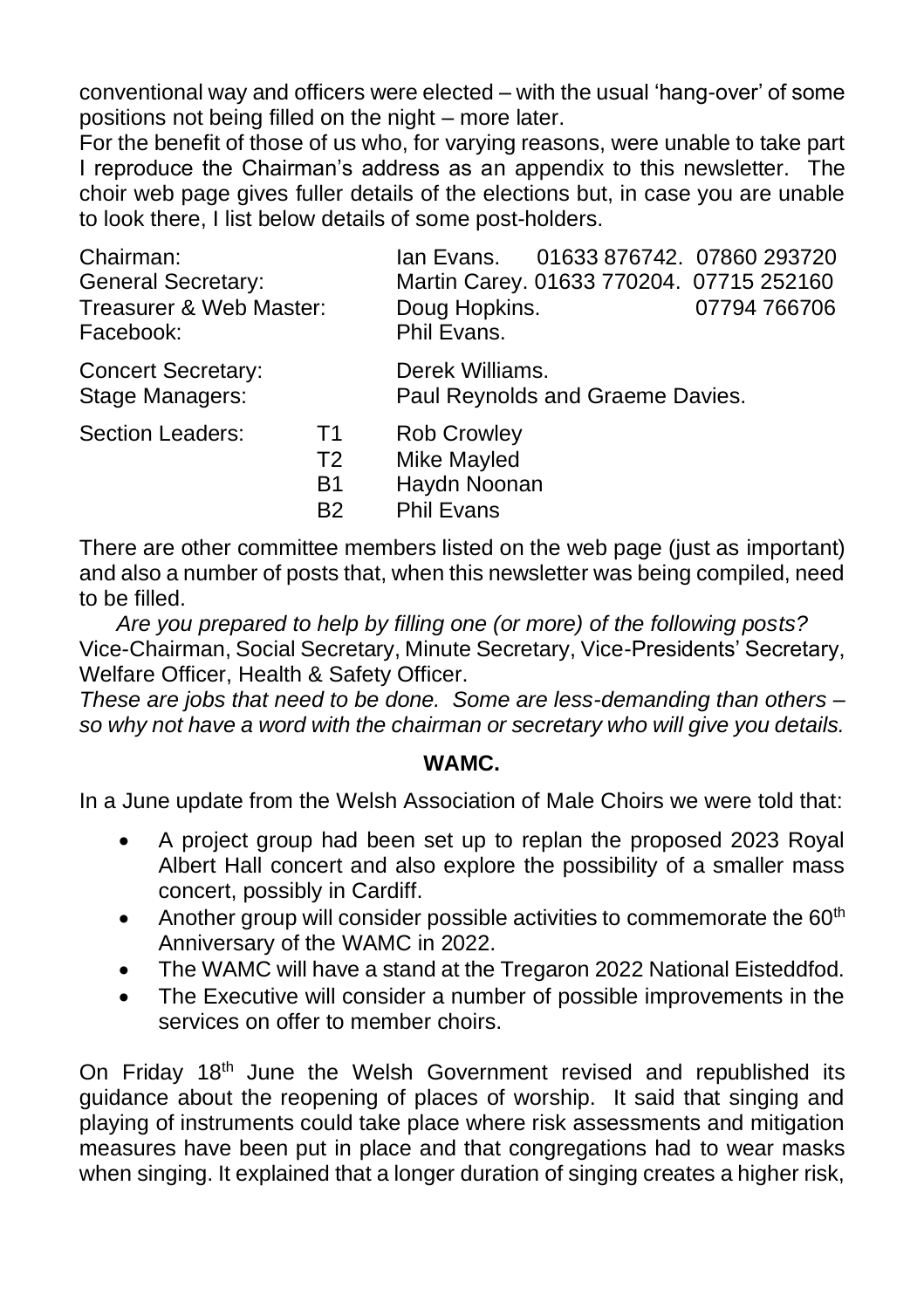as does having more singers, *but also the 'type' of singer; eg tenors are more likely to emit more virus than altos and sopranos.*

**Following the publication the Welsh Government made apologies "unreservedly" about the section saying that tenors were more likely to spread corona virus than other types of singers.**

Early in July revised advice was issued (that is being followed in our choir practices) and you can read or download the section subtitled **"Singing, chanting and the use of musical instruments"**. *(Good luck! That title reads like something out of a medieval manuscript.)*

#### **Light relief**.

You may have seen the following  $-\overline{\text{it}}$  was sent to me by a close friend of mine (thank you Vivienne) who lives, when she isn't travelling all over north America, in Edmonton, Alberta. At one time there were **two** Welsh Societies in Edmonton and perhaps both are still active! Viv is a welsh lady who seizes any opportunity to promote the land of our fathers. Here's the posting that Viv had seen and then forwarded to me:

*As we get older we sometimes begin to doubt our ability to "make a difference" in the world. It is at these times that our hopes are boosted by the remarkable achievements of other "seniors" who have found the courage to take on challenges that would make many of us wither.*

*Harold Schlumberg is such a person:*

*Harold says: "I've often been asked* 'What do you do, now that you're retired?'

*Well …..I'm fortunate to have a chemical engineering background and one of the things I enjoy most is converting beer, wine and whisky into urine. It's rewarding, uplifting, satisfying and fulfilling. I do it every day and I reallly enjoy it."*

Harold is an inspiration to us all.

### **It is claimed that:**

A cat has 32 muscles in each ear. A crocodile cannot stick out its tongue. A shark is the only fish that can blink with both eyes. A snail can sleep for three years. Butterflies taste with their feet. Cats have over 100 vocal sounds – dogs only have about 10. It's impossible to sneeze with your eyes open. A "jiffy" is an actual unit of time for 1 hundredth of a second.

Roy Fisher…………………………….Editor.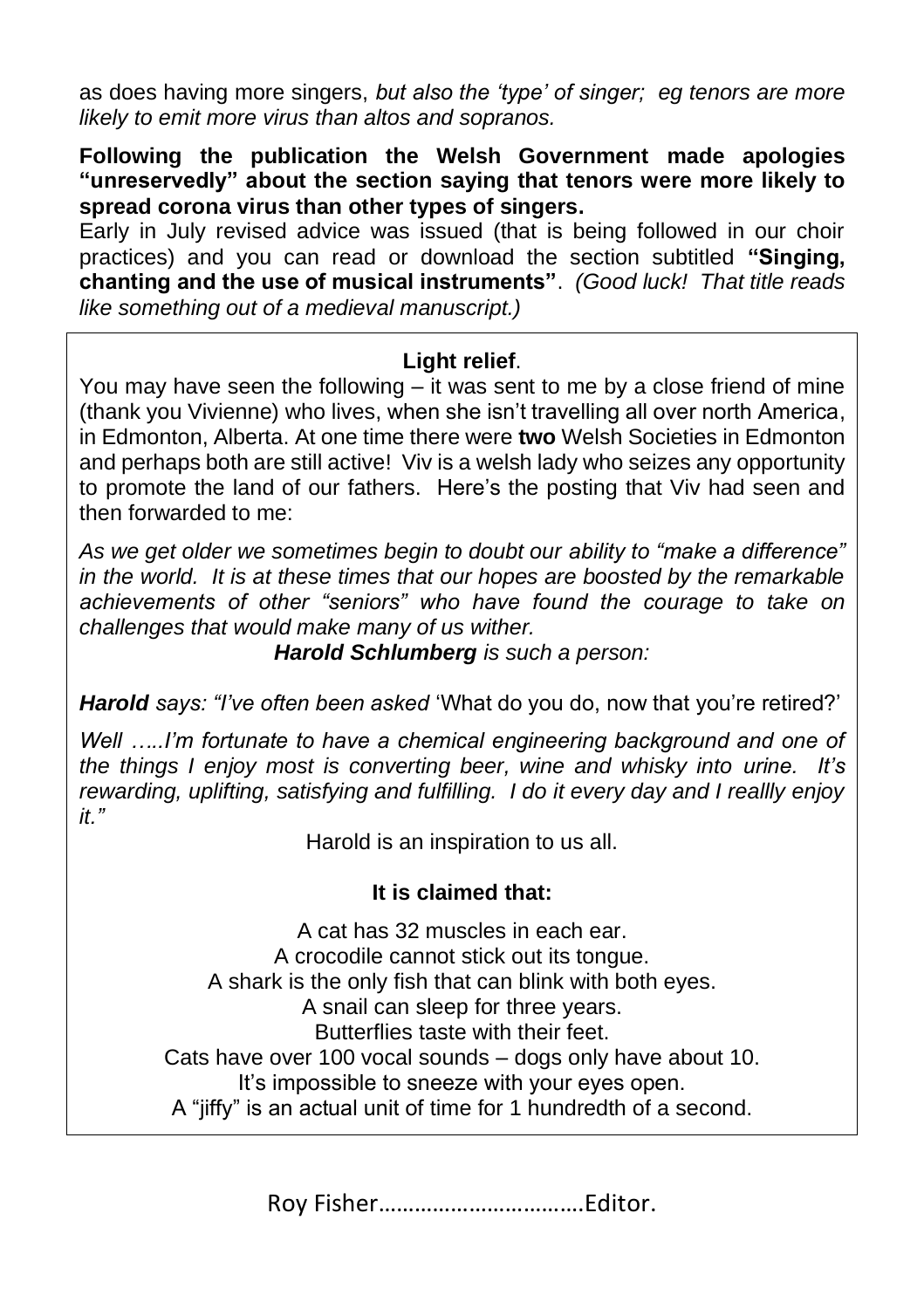#### **APPENDIX. CHAIRMAN'S ADDRESS AT 2021 ANNUAL GENERAL MEETING.**

Mr President, Musical Director, committee members and choristers – thank you for your support and the honour of allowing me. to continue to serve as your chairman for another year.

It's been 2 years since our last AGM and a period of unprecedented challenges and strong responses that have really tested the strength and resolve of the choir.

The success of our concert tour to Southend to sing with Leigh Orpheus MVC, our joint St. David's Day concert with City of Newport Male Choir and our various other engagements were overshadowed by the loss of our much-loved Musical Director, Pauline Carey, after an extended illness and absence from the practice room. Her talent, energy, enthusiasm and humour that endeared her to the choir has been sorely missed. However, we were fortunate in not only having the strength and commitment of Keith Jones and Annette Williams to see us through those difficult times, but we were also delighted to secure the services of 2 very talented musicians in Martyn Jones and Lucie Bebbington-Lewis as MD and Assistant MD, that allowed us maintain continuity of practice and concert performance and to continue the fine legacy of Pauline and Walford Hutchings before her.

I must also pay tribute to you, gentlemen, for your response and commitment during this tough period and for your whole-hearted support of our musical team.

Despite this tragic set-back we continued with our annual concert at Rougemont School, with Martyn Jones taking the baton for the first time (after a rather interesting final practice the night before – the expression "I'll be alright on the night" springs to mind) and, together with Keith and Annette, leading us through a successful and emotional performance on the evening.

Following our Christmas concerts at St Woolos' and the Salvation Army Hall, the Covid pandemic struck and all practice was cancelled on 17<sup>th</sup> March and consequently 2020 proved to be the year that never was. Thankfully there was enough time to recruit new choristers and we welcomed Bill Bebbington, Frank Horsell and Gareth Jones into the fold, and we wish them a long and happy membership of Pontnewydd Male Choir.

Unfortunately we also lost a long-serving and very-well-respected chorister, John Brown, who passed away following a long battle with cancer. John was one of the corner-stones of the Second tenors and his reassuring presence and strong voice is greatly missed.